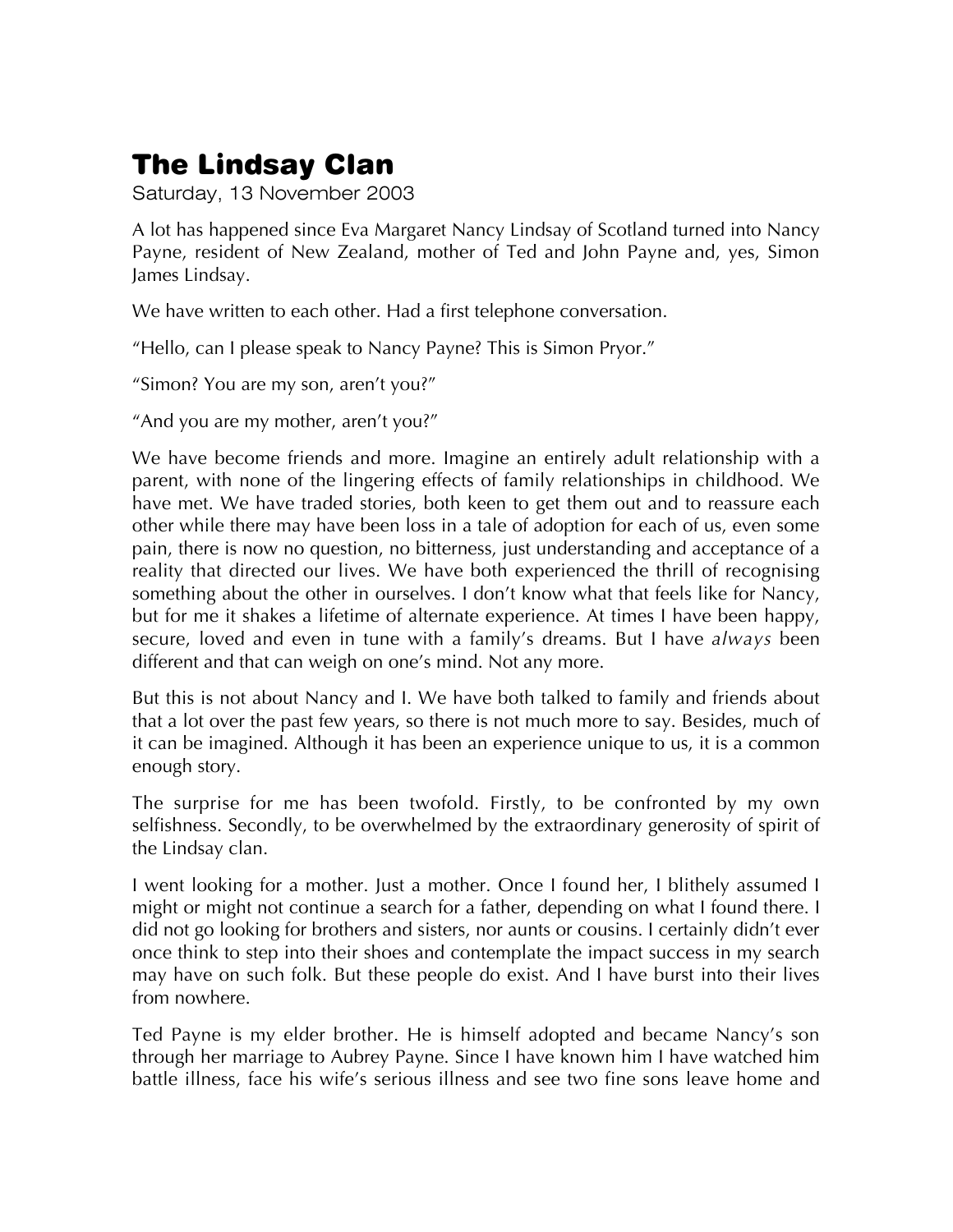carve out their own lives. He is a good man. It has taken us a long time to talk, though, about the relationship I unwittingly foisted upon him. But we have. The relationship did threaten and certainly made Ted rethink the fabric of his close relationship with his mother. It really could have had a very upsetting and lasting impact on the Payne family. The fact that it hasn't and that we have both acknowledged each other as brothers is more due to Ted's good grace than forethought on my part. Those from agencies such as Norcap and Jigsaw who had helped in the search had encouraged me to think about the sensitivities of a mother who may not live in circumstances where my existence could be divulged or where she did not want to be found. But I had no such thought about other family members. Reckless thoughtlessness. I owe you one, Ted.

John Payne is Nancy's other son and my younger half brother. We have never met and have talked only briefly. My existence came as a complete surprise to him and we are yet to talk about it. We may never. Reckless thoughtlessness. I think I owe you one, too, John.

Then there are the Lindsays, Mulligans and Blacks of Scotland. This is a story and a half. A very long time ago Nancy Lindsay left her brothers and their wives, Moira, Cathy and Margot in Scotland when she embarked upon life in a far corner of the globe. They kept alive her memory, though, and their children, my cousins, always heard stories about life with Nancy in Wormit. Through the epic Cretan journey of brothers Roy and Eric Lindsay they even knew of Evanthea Themaki, Nancy's mother and their grandmother and her story of life as a child with James Lindsay in Crete, her adoption by him around the turn of the century and her eventual journey to Dundee to claim her inheritance. It was just somewhat puzzling that Nancy never returned to take her place somewhere near the centre of their lives.

Some of Nancy's reticence about returning home was explained when she told them of what had happened in 1954 and 1955. The response of these people who, again, I had not even imagined, was overwhelming. They have collectively welcomed the Cooke-Pryors as family.

First, it was Grace Pryor, my mother (we have all learnt in this time since meeting Nancy to call my adoptive mother, mother and my birth mother, Nancy). Moira Lindsay, Nancy's sister-in-law, welcomed her into her home during a trip to Scotland and cousins Hazel, Eileen, Eric and others showed her around Dundee, Wormit, Pitlochry, St Andrews and Ballmullo. They shared their history, their story and welcomed hers.

Judith and Alice were next to visit. Again, the story was of welcome and celebration. Upon their return to Australia we could all tell that this had been a moving experience, especially for Alice. Kathleen and Alice have always known the Cooke cousins and have revelled in those family links. Now there were people on the other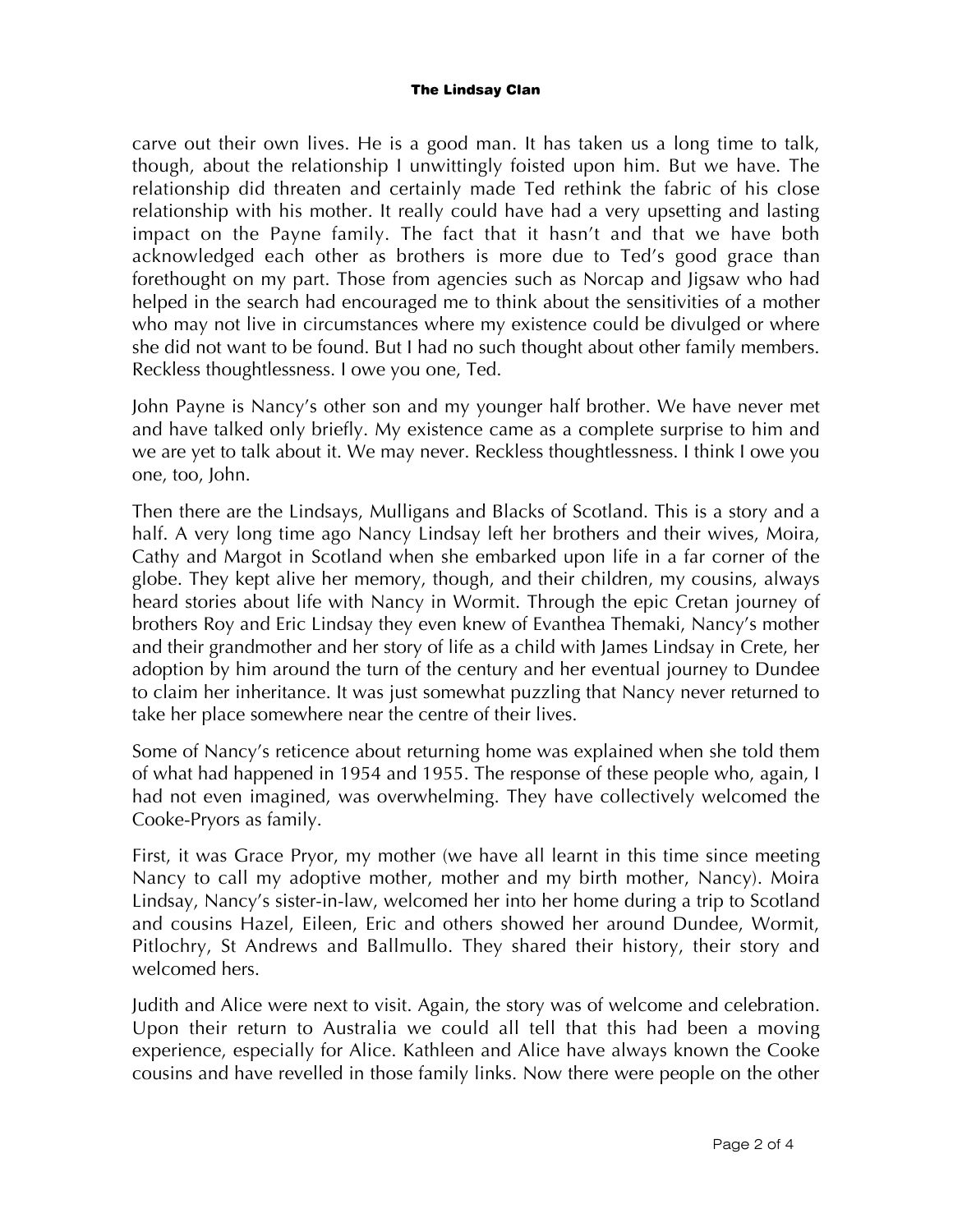side of the world and on the other side of the family who shared those ties of kith and kin. Young people who bore a physical resemblance and other, less tangible, similarities. Young people who *related* to each other. Both Judith and Alice urged me make arrangements to visit these cousins as soon as possible. "They need to meet you" was their simple message but the way they delivered it was remarkably forceful – there was an urgency there. But I knew that a trip such as that was at least two or three years away.

Serendipity played a role. On the last day of January 2003, thieves stole a battered and rusting ex-army Fairlane from us and used it in a ram-raid robbery on a sports store. The insurance payout was enough for a bicycle and an airfare to Europe.

Late September 2003. Edinburgh Airport. I disembark from an easyjet flight from London and look for cousin Eric with whom I had established an e-mail relationship. Eric had generously offered to pick me up at Edinburgh and then let me stay at "Suda" in Wormit. Suda is a named after Suda Bay where Nancy's mother was born and was the last family home for George and Eve Lindsay, parents of Nancy and her brothers. Eric and Roy inherited the house from their mother, Margot. Roy lives in Yorkshire, Eric in Aberdeen. Suda is their holiday home. Well, Eric wasn't at the airport. And he wasn't answering his mobile telephone. In fact he NEVER answers his mobile telephone, because he never ever turns it on. But I saw him come into the airport an hour or so later (or, in his version of events; on time) and his first words were, "You don't look or sound like what you are meant to and you are early, you bastard." The reply was "Mate, I can talk Australian if you want and in any case, you were late, you bastard." We bonded immediately, you see.

Eric let me live in his home with him for ten days or so. He drove me everywhere. Cooked for me. Washed for me and even ironed my shirts. And called me bastard all the time. He is a list maker and task focussed. We made lots of lists, all to do with understanding better the Dundee of George and Eve Lindsay. We have photographs of he and I in front of just about everywhere the two of them lived or George worked. We told each other family and personal stories. We lived in each other's pockets. It felt great.

In that wonderful few days I met Moira, Ian, Brian, Fiona, James, Liz, Victoria, and Roy Lindsay, Eileen, Ewan, Lindsay and Darroch Black, Hazel, Stephen, Nick, Angeline and Steve Mulligan. I sat in kitchens and living rooms and felt completely at home. Moira, Eric and I even travelled by train to Scarborough to be part of Roy's formal function celebrating his year as Chairman of the Northern Section of the Institute and Guild of Brewers. Amazing. A blow-in from Australia and I get invited to something as important to Roy as that. There was a joyous family get together where I was made the centre of attention. The experience was exhilarating. The welcome was fantastic and certainly made the visit exciting. Scotland itself is just such a